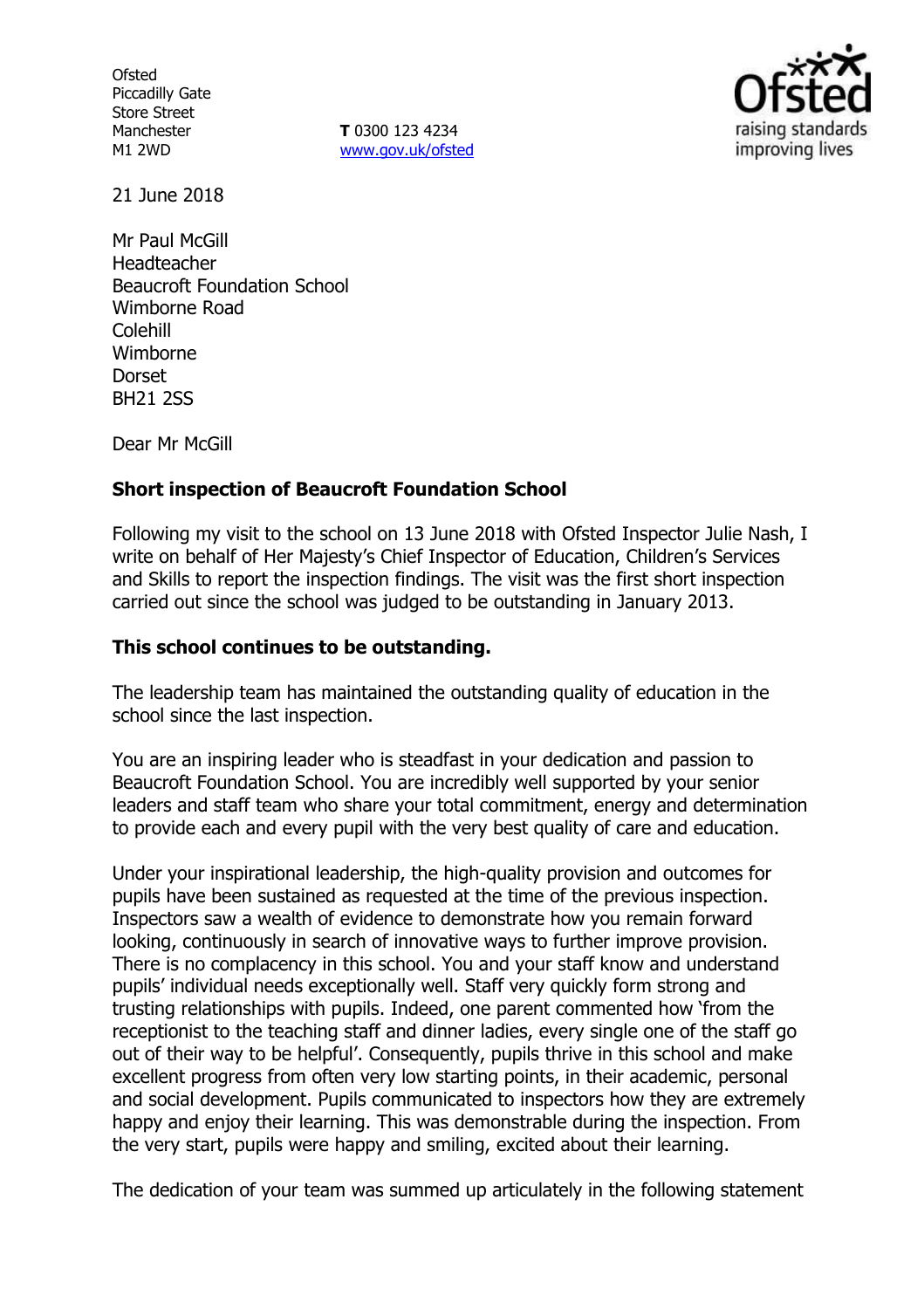

by a parent: 'Beaucroft school is amazing, we cannot rate it highly enough. We would recommend this school to anyone and everyone, they truly are worth their weight in gold.'

At the beginning of the inspection, we agreed on the key lines of enquiry to be considered during the day. These included: how the school ensures that pupils are safe and behave well; the effectiveness of leaders in ensuring that pupils receive a high standard of education; how teaching supports good learning; the effectiveness of the curriculum in supporting pupils' academic, social and emotional development; and, how well the school prepares pupils for transition and their future destinations. These key lines of enquiry are considered below under 'Safeguarding' and 'Inspection findings'.

# **Safeguarding is effective.**

You, your staff and governors take your safeguarding responsibilities seriously. The nature of your school means that all of the pupils are vulnerable. There is a strong culture of safety and security which pervades the school. There is a shared understanding of the need to protect pupils from all potential risks. As one member of staff commented, 'We all have a responsibility to keep our children safe both within the school and beyond.'

Staff receive high-quality training and timely updates on keeping pupils safe. For example, staff have undertaken training on child sexual exploitation and the influence of radicalisation or extreme views. This means staff are confident in the action to take if they have any concerns about the safety of a pupil. Furthermore, there is overwhelming evidence that there is no hesitation by leaders to escalate concerns and work closely with external agencies when required to minimise risk to pupils and keep them safe.

You and your governors are aware of the importance of safer recruitment. You ensure that robust checks are carried out prior to staff starting employment in the school.

Risk assessments are in place for activities undertaken and for individual pupils where required. These are checked regularly by leaders to ensure that they remain fit for purpose.

As a result of the diligence of you and your staff, all parents and carers who responded via Parent View, are confident their children are happy, feel safe and are well behaved. Typical comments made by parents include: 'I know that my child feels safe and cared for at school. The peace of mind Beaucroft gives us as parents is immeasurable' and 'pastoral care is nothing short of miraculous'.

The leadership team has ensured that all safeguarding arrangements are fit for purpose and records are detailed and of high quality.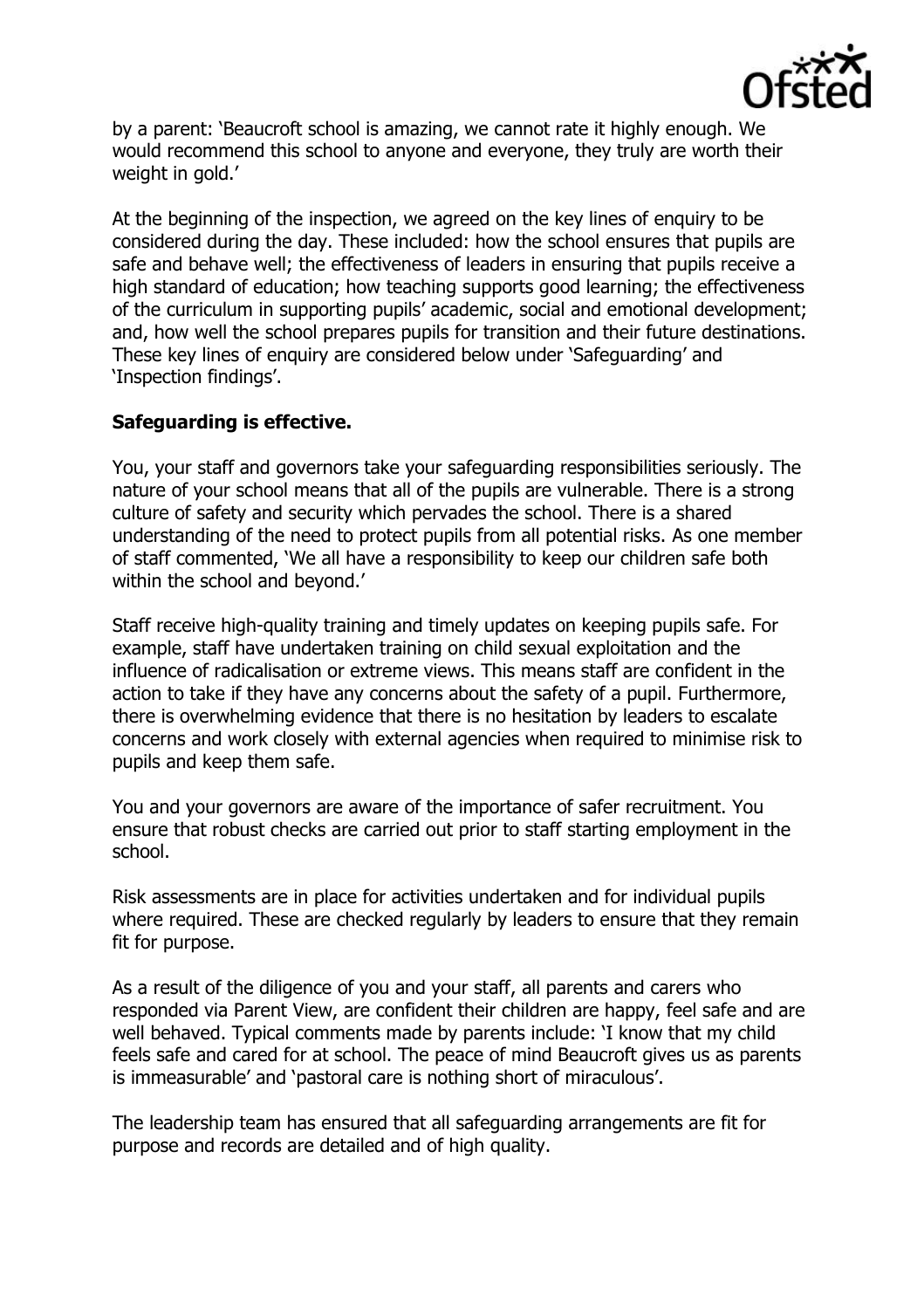

# **Inspection findings**

- Leaders, including governors, remain highly ambitious for the school. You are resolute in your determination to ensure that the school continues to provide pupils with an outstanding educational experience. As leader you have exceptionally high expectations of yourself and the team. You are outward looking and are relentless in your drive to make further improvements. For example, leaders spoke about the tweaks they are making to assessment procedures to ensure that it provides teachers with the precise information they need. This allows teachers to plan and deliver bespoke learning opportunities to meet the needs of pupils and to sustain the outstanding progress they make.
- You ensure that your staff have the skills and expertise to teach and support pupils. You provide staff with well-considered and effective professional development. Leaders carefully monitor the quality of provision through a range of activities which include observing teaching and learning, viewing pupils' work and carefully tracking pupil progress.
- The quality of teaching, learning and assessment is consistently high. Staff know each pupil exceptionally well. This means staff can plan activities which precisely meet the needs of pupils and which enable them to learn well and thrive. Activities planned excite, motivate and inspire pupils. For example, pupils in key stage 3 were animated in a woodwork lesson. They were eager to share with inspectors their woodwork skills including measuring and sawing. Furthermore, they demonstrated how they are able to work together as a team to problem solve, for example successfully using a vice to hold wood.
- **Pupils' progress is carefully tracked lesson by lesson and day by day. As a result,** every aspect of each pupil's development enables teachers to adapt and modify tasks to ensure that pupils' needs are met extremely well.
- The curriculum covers a wide range of subjects which excite and motivate pupils to learn well. There is a focus on communication, reading, writing and mathematics. For example, children in the early years class were proud of their mark making and emerging writing. Inspectors viewed work undertaken by a child describing a visit to a fast food restaurant. This work demonstrating the child's skill in using the internet to locate information and accurately sequencing the trip through the use of pictures and writing. An older pupil read to an inspector with confidence, eager to describe the characters in the story. Subjects including history, geography and science are studied through a topic-based approach. For example, pupils in key stage 2 learn about invaders and settlers and seas and the oceans.
- The school adapts the curriculum effectively for each pupil to reflect the requirements of their education, health and care plans. There are five key areas of learning which include: cognition and learning; communication and interaction; self-help and independence; sensory and physical; and social and emotional well-being. These areas are carefully threaded through pupils' learning. As a result, pupils make consistently strong progress. Sign language and eye-gaze technology are successfully used to support pupils who are nonverbal.